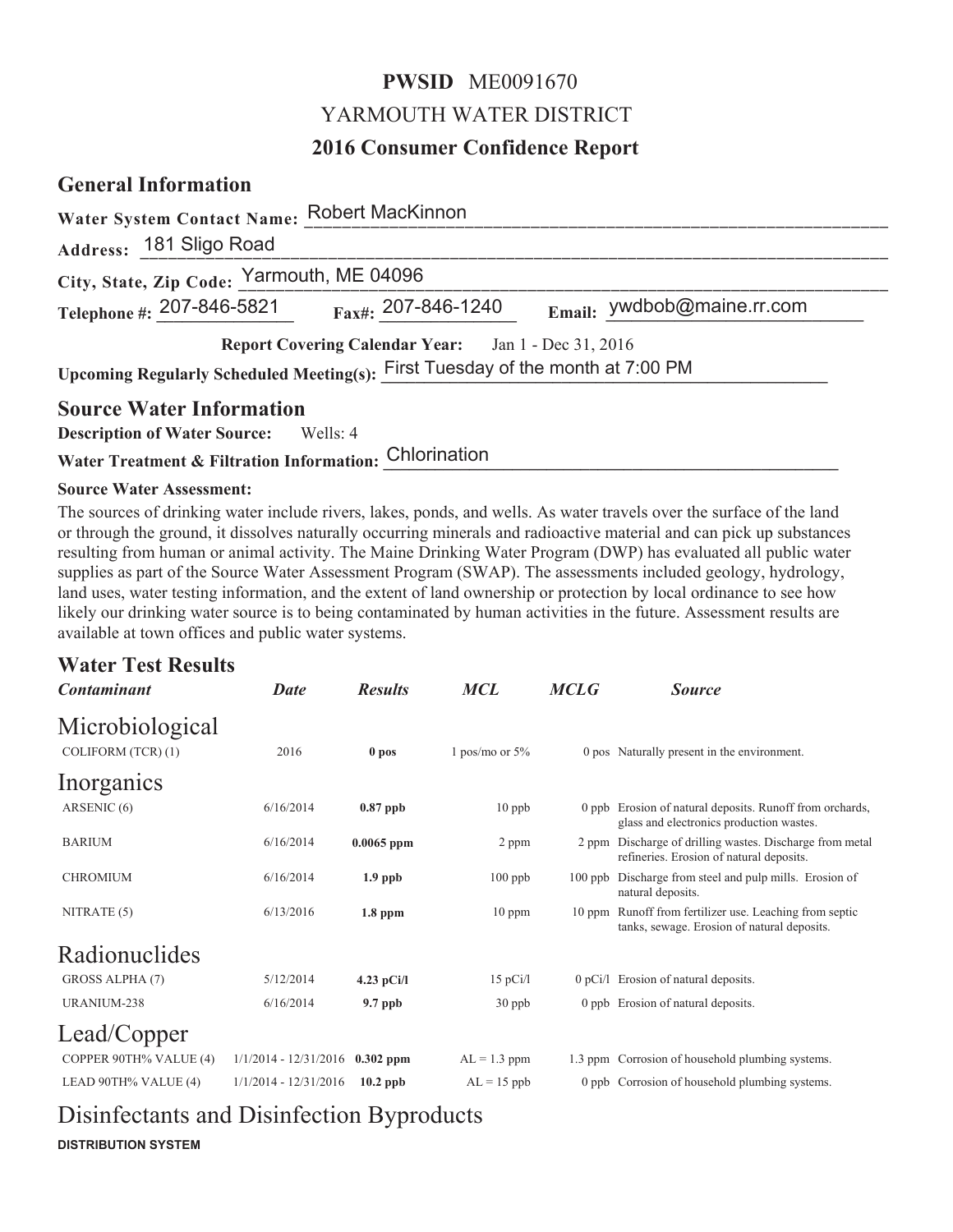# Chlorine Residual (Add chlorine residual information)

0.41 ppm

CHLORINE RESIDUAL RAA  $^{0.41}$  ppm MRDL=4 ppm

**Range** ( $^{0.30}$  -  $^{0.47}$  ppm)

4 ppm MRDLG= By-product of drinking water chlorination.

#### **Definitions:**

Maximum Contaminant Level (MCL): The highest level of a contaminant that is allowed in drinking water.

Maximum Contaminant Level Goal (MCLG): The level of a contaminant in drinking water below which there is no known or expected risk to health. Running Annual Average (RAA): A 12 month rolling average of all monthly or quarterly samples at all locations. Calculation of the RAA may contain data from the previous year.

Locational Running Annual Average (LRAA): A 12 month rolling average of all monthly or quarterly samples at specific sampling locations. Calculation of the RAA may contain data from the previous year.

Action Level (AL): The concentration of a contaminant that, if exceeded, triggers treatment or other requirements that a water system must follow. Maximum Residual Disinfectant Level (MRDL): The highest level of a disinfectant allowed in drinking water. There is convincing evidence that addition of a disinfectant is necessary for control of microbial contaminants.

Maximum Residual Disinfectant Level Goal (MRDLG): The level of a drinking water disinfectant below which there is no known or expected risk to health. MRDLGs do not reflect the benefits of the use of disinfectants to control microbial contaminants.

Treatment Technique (TT): A required process intended to reduce the level of a contaminant in drinking water.

#### **Units:**

| $ppm$ = parts per million or milligrams per liter (mg/L).       | $pCi/L = picocuries per liter (a measure of radioactivity).$ |                                  |
|-----------------------------------------------------------------|--------------------------------------------------------------|----------------------------------|
| $ppb$ = parts per billion or micrograms per liter ( $\mu$ g/L). | $pos = positive samples.$                                    | $MFL =$ million fibers per liter |

#### **Notes:**

1) Total Coliform Bacteria: Reported as the highest monthly number of positive samples, for water systems that take less than 40 samples per month. 2) E. Coli: E. coli are bacteria whose presence indicates that the water may be contaminated with human or animal wastes. Human pathogens in these wastes can cause short-term effects, such as diarrhea, cramps, nausea, headaches, or other symptoms. They may pose a greater health risk for infants, young children, the elderly, and people with severely-compromised immune systems.

3) Fluoride: For those systems that fluoridate, fluoride levels must be maintained between 0.5 to 1.2 ppm. The optimum level is 0.7 ppm.

4) Lead/Copper: Action levels (AL) are measured at consumer's tap. 90% of the tests must be equal to or below the action level.

5) Nitrate: Nitrate in drinking water at levels above 10 ppm is a health risk for infants of less than six months of age. High nitrate levels in drinking water can cause blue baby syndrome. Nitrate levels may rise quickly for short periods of time because of rainfall or agricultural activity. If you are caring for an infant you should ask advice from your health provider.

6) Arsenic: While your drinking water may meet EPA's standard for Arsenic, if it contains between 5 to 10 ppb you should know that the standard balances the current understanding of arsenic's possible health effects against the costs of removing it from drinking water. EPA continues to research the health effects of low levels of arsenic, which is a mineral known to cause cancer in humans at high concentrations and is linked to other health effects such as skin damage and circulatory problems. Quarterly compliance is based on running annual average.

7) Gross Alpha: Action level over 5 pCi/L requires testing for Radium 226 and 228. Action level over 15 pCi/L requires testing for Uranium. Compliance is based on Gross Alpha results minus Uranium results = Net Gross Alpha.

8) Radon: The State of Maine adopted a Maximum Exposure Guideline (MEG) for Radon in drinking water at 4000 pCi/L, effective 1/1/07. If Radon exceeds the MEG in water, treatment is recommended. It is also advisable to test indoor air for Radon.

9) TTHM/HAA5: Total Trihalomethanes and Haloacetic Acids (TTHM and HAA5) are formed as a by-product of drinking water chlorination. This chemical reaction occurs when chlorine combines with naturally occurring organic matter in water. Compliance is based on running annual average.

#### **All other regulated drinking water contaminants were below detection levels.**

**Secondary Contaminants (You are not required to list detects for secondary contaminants, but this information, particularly sodium levels, might be useful to your customers. The decision to supply this information in your CCR is up to you.)**

| <b>MAGNESIUM</b> | 5.4 ppm     | 6/16/2014 |
|------------------|-------------|-----------|
| <b>ZINC</b>      | 0.0028 ppm  | 6/16/2014 |
| <b>CHLORIDE</b>  | 29 ppm      | 6/16/2014 |
| <b>IRON</b>      | $0.073$ ppm | 6/16/2014 |
| <b>NICKEL</b>    | 0 ppm       | 6/16/2014 |
| SODIUM           | 12 ppm      | 6/16/2014 |
| <b>SULFATE</b>   | 13 ppm      | 6/16/2014 |